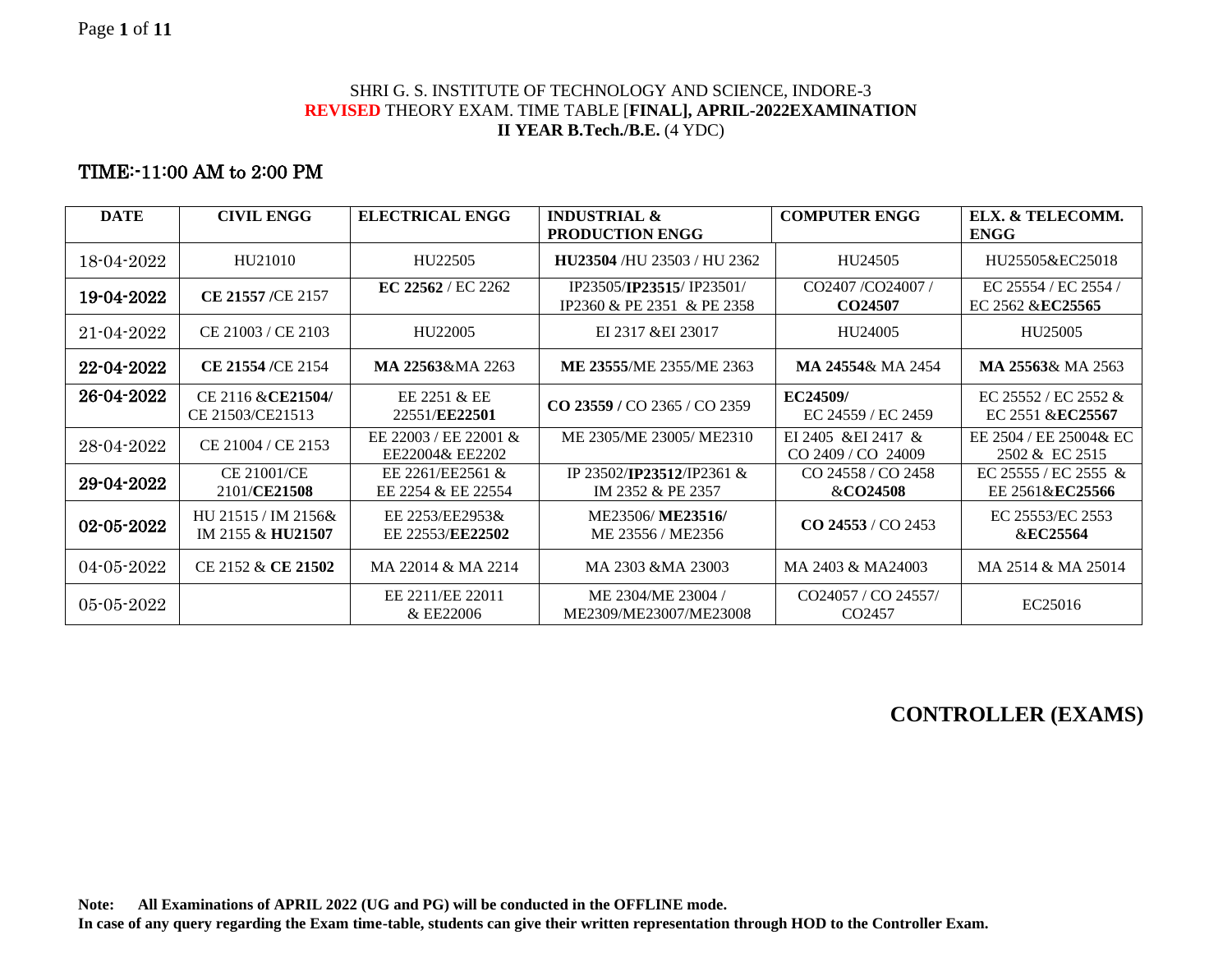#### SHRI G. S. INSTITUTE OF TECHNOLOGY AND SCIENCE, INDORE-3 **REVISED** THEORY EXAM. TIME TABLE [**FINAL]**, **APRIL-2022 EXAMINATION II YEAR B.Tech./B.E.& B. Pharm.** (4 YDC)

# TIME:-11:00 AM to 2:00 PM

| <b>DATE</b>      | <b>MECHANICAL ENGG</b>                                                         | <b>ELECTRONICS &amp;</b><br><b>INST. ENGG</b> | <b>INFORMATION</b><br>TECH.              | <b>BIO-MEDICAL ENGG</b>                                   | <b>B</b> Pharma                                     |
|------------------|--------------------------------------------------------------------------------|-----------------------------------------------|------------------------------------------|-----------------------------------------------------------|-----------------------------------------------------|
| 18-04-2022       | HU <sub>26010</sub>                                                            | HU27505                                       | HU28010                                  | HU <sub>29010</sub>                                       | PY2901 & CT 2Y 001                                  |
| 19-04-2022       | ME 2657/ME 2602 &<br>ME 26562 / ME 2662                                        | EI 27562& EC 2762                             | IT 28503                                 | EC 29562 / EC 2962/<br><b>EC29509</b>                     | PY 2Y 605 & PY 2952<br>& PY 2Y 611/ <b>PY2Y621</b>  |
| $21 - 04 - 2022$ |                                                                                | HU27005                                       | IT 28001/ IT 2854                        | EI 29017/EI 2917                                          | PY2903 & PY 2Y 102 &<br>PY2Y002/PY2Y012             |
| 22-04-2022       | ME26551/ME26560&<br>ME 2660                                                    | MA 27563& MA 2763                             | IT 28502 & IT 2851<br>&IT28506           | EI 29572 / EI 2972                                        | PY2Y607/PY 2Y 602/<br><b>PY2Y627&amp; PY2953</b>    |
| 26-04-2022       | ME 2607 / ME 2651/<br>ME 2656 & ME 2664/ ME<br>26564 & <b>IP26552</b> /IP26009 | EI 27501& EI 2754                             | EC 28553 / EC 2853                       | BM 29551/BM29508/<br>BM 2951 & PY 2973                    | PY 2Y 603 & PY 2954<br>& PY 2Y 610/ <b>PY2Y620</b>  |
| 28-04-2022       | ME 26008/ME 2608                                                               | EI 27502 &<br>EI 2752 & EC 27503              | IT 28557/ IT 2857 &<br>IT 2856 & IT 2852 | BM 29003/BM 2902 &<br><b>BM 2921</b>                      | PY2904 &<br>PY2Y103                                 |
| 29-04-2022       | EC 26563 / EC 2663                                                             | EI 2701 / EI 27001                            | IT 28501 / IT 2806                       | EE 2953 & BM 2974 &<br>BM 2971 &MA 29501                  | PY2Y608/PY2Y604/<br><b>PY2Y628</b> & PY2955         |
| 02-05-2022       | HU26507                                                                        | EI 27551 / EI 2751                            | IM 2855 & HU 28515 &<br><b>HU28507</b>   | IM 2975 / IM 2956/<br>HU 29515 & HU <sub>29507</sub>      | PY 2Y 601 & PY 2951<br>& PY 2Y 609 / <b>PY2Y629</b> |
| $04 - 05 - 2022$ | MA 26555 / MA26556                                                             | MA 2714 &MA 27014                             | MA 2805 & MA 28005                       | BM 2901 & BM 2923<br>&BM 29007/BM 2906/<br><b>BM 2907</b> | PY2905 & PY 2Y104<br>& PY 2Y003/PY2Y013             |
| $05 - 05 - 2022$ | MA 2604 & MA 26004                                                             | EI 27002/ EI 2753 &<br>EI 2717/ EI 2704       | IT 2803 & IT 28008/<br>IT 2807 / IT 2808 | EE 29011/EE2911                                           | PY2902 & PY 2Y101<br>& PY 2Y005/PY2Y015             |

**CONTROLLER (EXAMS)**

**Note: All Examinations of APRIL 2022 (UG and PG) will be conducted in the OFFLINE mode.**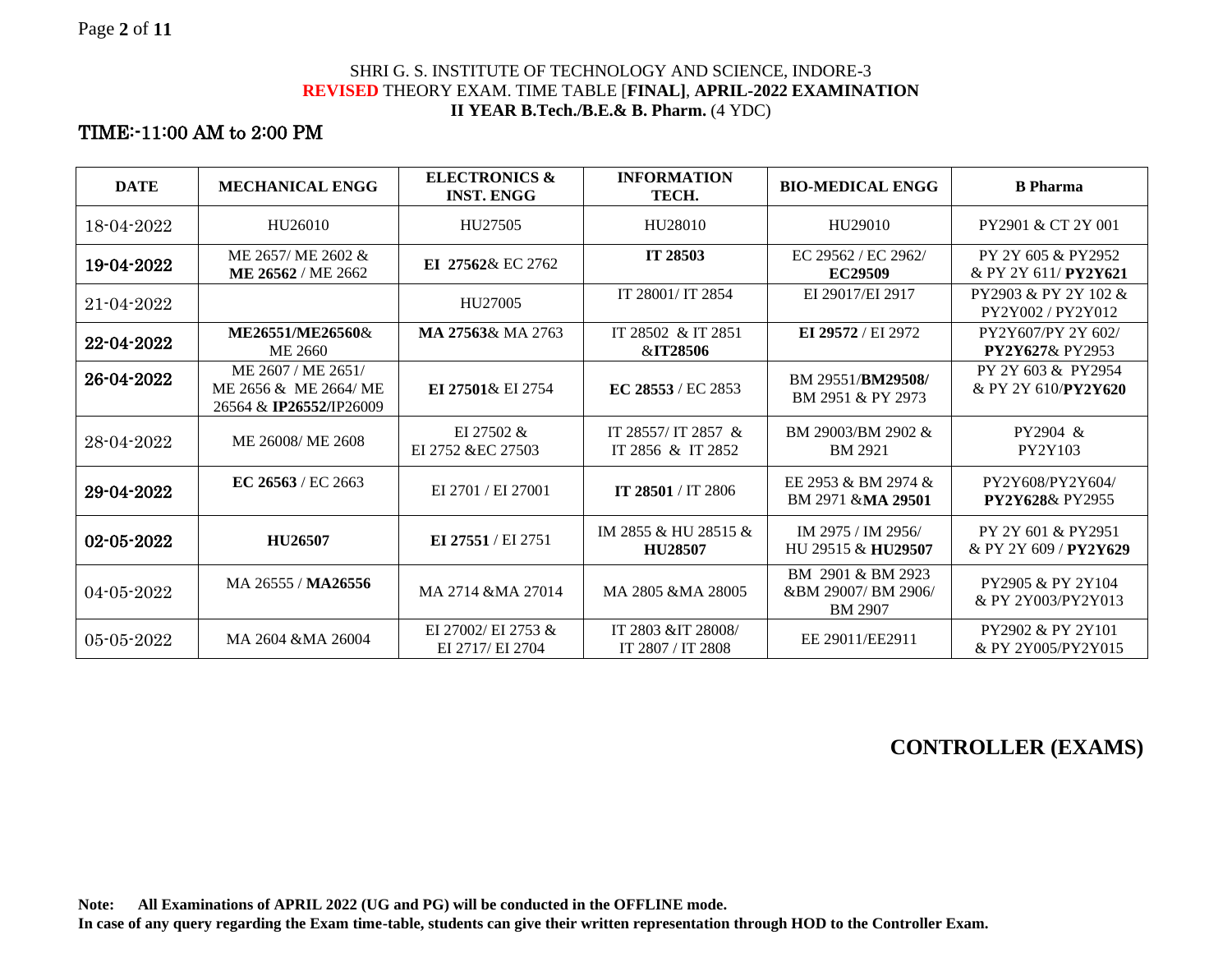#### SHRI G. S. INSTITUTE OF TECHNOLOGY AND SCIENCE, INDORE-3 **REVISED** THEORY EXAM. TIME TABLE[**FINAL],APRIL-2022 EXAMINATION III YEAR B.Tech./B.E**. (4 YDC)

### TIME:-11:00 AM to 2:00 PM

| <b>DATE</b>      | <b>CIVIL ENGG</b>                               | <b>ELECTRICAL ENGG</b>                     | <b>INDUSTRIAL &amp;</b><br><b>PRODUCTION ENGG</b>                           | <b>COMPUTER ENGG</b>                                  | <b>ELX. &amp; TELECOMM</b><br><b>ENGG</b>                       |
|------------------|-------------------------------------------------|--------------------------------------------|-----------------------------------------------------------------------------|-------------------------------------------------------|-----------------------------------------------------------------|
| 19-04-2022       | CE3107/CE3103                                   |                                            |                                                                             |                                                       |                                                                 |
| 20-04-2022       | CE 3156/<br>CE 3151/ CE 31506                   | EE 32509/<br>EE 3259 & ME 3256             | <b>IP33507</b>                                                              | CO 34554                                              | <b>EC 35514</b>                                                 |
| 25-04-2022       | CE 3152 & CE31501 &<br><b>CE31601</b>           | EE32603 & EE32604 &<br><b>EE32605</b>      | IP33505/IP33502/IP33515/<br>PE 3352 / IP3362                                | $CO34563 / CO3463 \&$<br>EC 3453                      | EC 35006 / EC 3506 & EC<br>3513 &EC35011&EC35511                |
| 27-04-2022       | CE31504/CE31505                                 | EE32571/EE 3271/<br>EE 3253                | IP33503/IP3361 &<br>IM 3353 & IM 3359                                       | CO34553/CO<br>3453&CO34552/CO3452                     | EC 35005 / EC 3505 $&$<br>EC 3512 & EE35510                     |
| 06-05-2022       | CE31503 & CE31703                               | EE32511                                    | IP33506/IP<br>33504/IP3363/IP33516&ME<br>3355 & PE 3357                     | CO 34701                                              | EC35651/EC35661<br>&IT 35662/IT35652                            |
| 09-05-2022       | CE 31502/ CE 3159                               | EE32001/EE3209/EE32510/<br>EE32009&EC 3211 | <b>IP33511</b>                                                              | CO 34601 & CO 34602<br>&EC 3411                       | EC35513&EC 3511&<br>EC 35001/EC35008&<br>EC 3503 & EC 3551      |
| $10 - 05 - 2022$ | CE31007/CE 31005 /<br>CE 3105                   | EE32281 & EE32282&<br>EE32283              | IP 33003/IP3313 & CO 3307 &<br>PE 3311 & IP33007/IP33508/ PE<br>3358/IP3364 | CO 34007 / CO 3407 / CO<br>3455&EC 3412 &EC 3404      | EC 35007 / EC 3507 &<br>EC35252 & CO 35251/<br>CO 3556/ CO35506 |
| $11 - 05 - 2022$ | CE 31003 / CE 3108 /<br>CE 3153                 | EE 32602 / EE 3262 & EE<br>3260/ EE 3252   | ME33018/ME33008/ME3308<br>& ME3305                                          | CO 3406 & CO 3456 & CO<br>3454<br>& CO 3465/ CO34565  | EC 3555 & EC 3563/<br>EC35508/ EC 3558                          |
| 12-05-2022       | CE 31001 / CE 3154 / CE 31004                   | EE 32008 / EE 3208 /<br>EE 3201            | ME33711/IP 33701/IP3365<br>& IP33702 & IP33703                              | CO 34008/ CO 3408 & CO<br>3403<br>& CO34014 & EC34013 | IM 3561 & EC35509                                               |
| $13 - 05 - 2022$ | CE 31010 / CE 3110/CE 3155<br>/ CE 3157/CE 3158 | EE 32007 / EE 3207 & ME<br>3205            | ME 33006 / ME 3306 /<br>ME33004/ME33014                                     | CO 34002 / CO 3402&CO34298<br>& CO34299/HU34299       | EE 3557/ EE35507                                                |
| 17-05-2022       | CE 31002/<br>CE 3102/ CE31006                   | EE 32508/ EE 3258 &<br>EE 3257             | ME33501/ ME 3309/ ME3360 &<br>IM 3356                                       | CO 34005 / CO 3405 &<br><b>EC 3414</b>                | EC35503/EC 3553/EC 3562                                         |
| 18-05-2022       |                                                 | EE 3206 &<br>EE 3215 / EE 32005            | IP3321/IP 33001 & PE 3301 &<br>ME 3309&IP33005                              | CO34560/CO3460 & CO 3458/<br>CO 3457& EC 3464         | EC 35004 / EC 3504<br>&EC35009                                  |

# **CONTROLLER (EXAMS)**

**Note: All Examinations of APRIL 2022 (UG and PG) will be conducted in the OFFLINE mode.**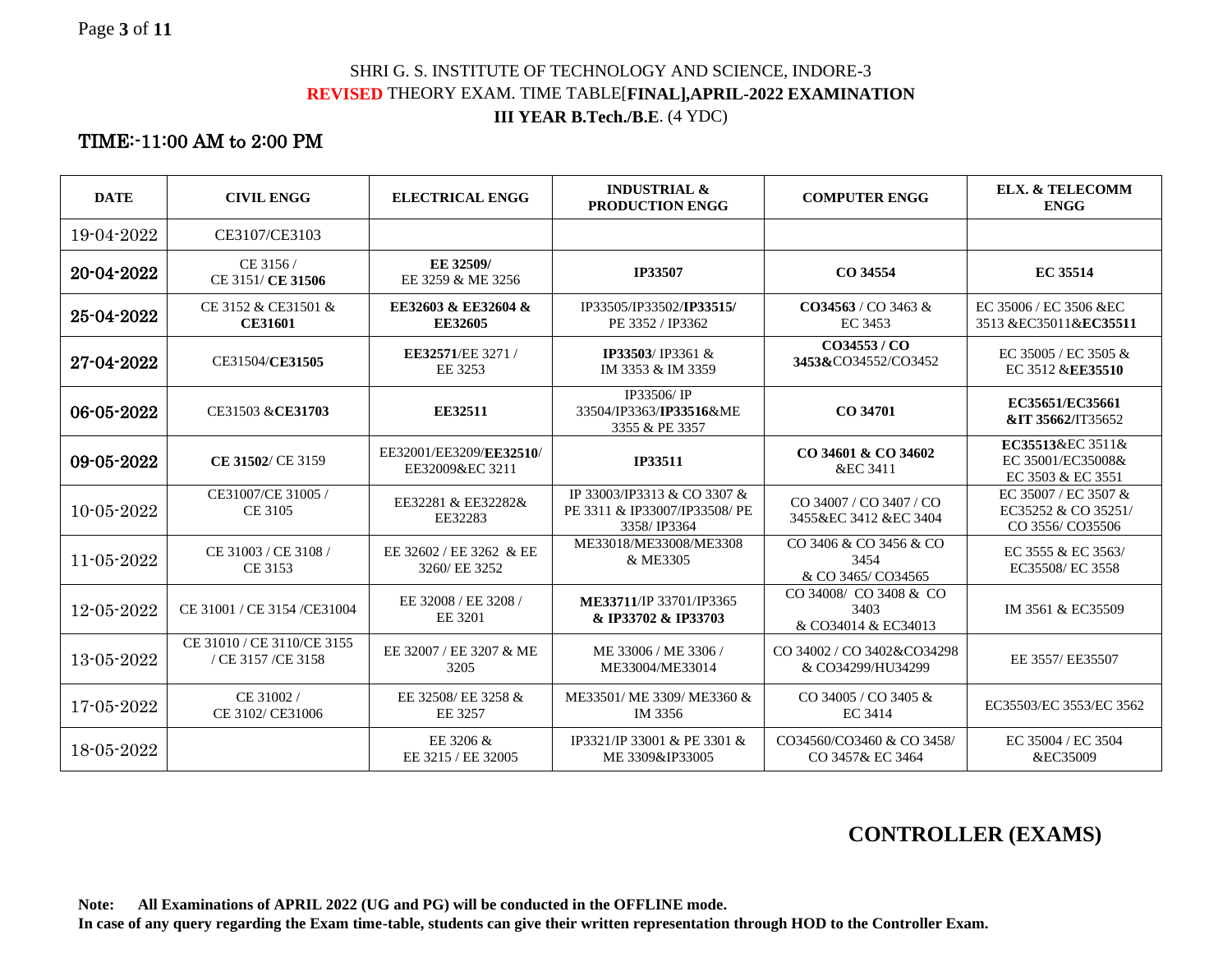#### SHRI G. S. INSTITUTE OFTECHNOLOGY AND SCIENCE, INDORE-3 **REVISED** THEORY EXAM. TIME TABLE [**FINAL],APRIL-2022 EXAMINATION III YEAR B.Tech./B.E**. &**B. Pharma** (4 YDC)

### TIME:- 11:00 AM to 2:00 PM

| <b>DATE</b> | <b>MECHANICAL ENGG</b>                                   | <b>ELECTRONICS&amp; INST.</b><br><b>ENGG</b> | <b>INFORMATION</b><br>TECH.    | <b>BIO-MEDICAL ENGG</b>                                   | <b>B</b> Pharma                                                                 |
|-------------|----------------------------------------------------------|----------------------------------------------|--------------------------------|-----------------------------------------------------------|---------------------------------------------------------------------------------|
| 20-04-2022  | ME 36503& PE3662/<br>IP36562/IP36062/IM 3658/<br>IM 3605 | ME 3752/ME37502                              | EI 3852 & IT38506              | BM 3951 & BM 3971 & BM<br>39503/BM39603                   | PY 3952<br>&PY3Y518/PY3Y508/<br>PY3Y502                                         |
| 25-04-2022  | ME 3656/ME36506 &<br>ME 3651                             | EI 3751/ EI37501/EI37511                     | IT 3854 / IT 38504             | EE 3958 / EE 3978/ EE39508                                | PY 3951 & PY 3956<br>&PY3Y517/PY3Y507/<br><b>PY3Y501</b>                        |
| 27-04-2022  | IM3661&ME36501/ME3663                                    | EI37503/EI37513/EI 3753/ EI<br>3704          | IT 3851/IT38501                | BM 3974 & <b>BM39501</b>                                  | PY 3954<br>&PY3Y520/PY3Y510/<br>PY3Y504                                         |
| 06-05-2022  | PE 3655 & ME 3659/<br><b>ME 36509</b>                    | EC 3762/ EC37562/EC37512<br>& IM 3761        | IT 3853/<br>IT38503/IT38513    | BM 3973 &<br>BM39504/BM39512& BM<br>39004                 | PY 3953<br>&PY3Y519/PY3Y509/<br>PY3Y503                                         |
| 09-05-2022  | IM 3621 /IM 3654/IP36504                                 | EI 37701&EI37702& EC<br>3711                 | IT38509                        | BM 39003/BM39013 &<br>EC39602/EC39502                     | PY3Y542/PY3Y512                                                                 |
| 11-05-2022  | ME36502/ ME 3664 &ME<br>36001/ME 3601/ME36011            | EE 37003& EE 3705 &<br>EI 3703&EC 3763       | IT 3855 & IT38507              | BM 39001/BM39011&BM<br>3924 &IP 39021 / IM 3921           | PY3Y007/PY3Y002/<br>PY3Y017& PY3902&<br>IM 3909/MB 3909                         |
| 12-05-2022  | ME 36006 / ME 3606 &<br>ME3604                           | IP37251/EI37251/IP37021<br>IM 3721& EI37252  | IT 38003 / IT 3803             | BM 39005 & BM 3902 &<br><b>BM</b> 3923                    | PY 3955 &PY3Y521/<br>PY3Y511/PY3Y505 &<br>PY3Y006/PY3Y001/<br>PY3Y016 & PY 3901 |
| 13-05-2022  | ME36007/ ME 36008 / ME<br>3608 /ME3657                   | EI 37002 / EI 3702/EI37006                   | IT 38008 & IM 3805<br>&IT38005 | BM 3901 & BM 3903 &<br>BM39254/BM39004/BM3904<br>&BM39251 | PY3Y009/ PY 3Y004/<br>PY3Y019&PY3904                                            |
| 17-05-2022  | ME 36002/ME 3607/<br>ME 3610 & ME36057                   | EC 37014 / EC 3714 &<br>EC 3712              | IT 38007& IT 3804              |                                                           | PY3Y010/PY3Y005/<br>PY3Y020& PY 3905&<br>PY3Y008/PY3Y003/<br>PY3Y018&PY 3903    |

# **CONTROLLER (EXAMS)**

**Note: All Examinations of APRIL 2022 (UG and PG) will be conducted in the OFFLINE mode.**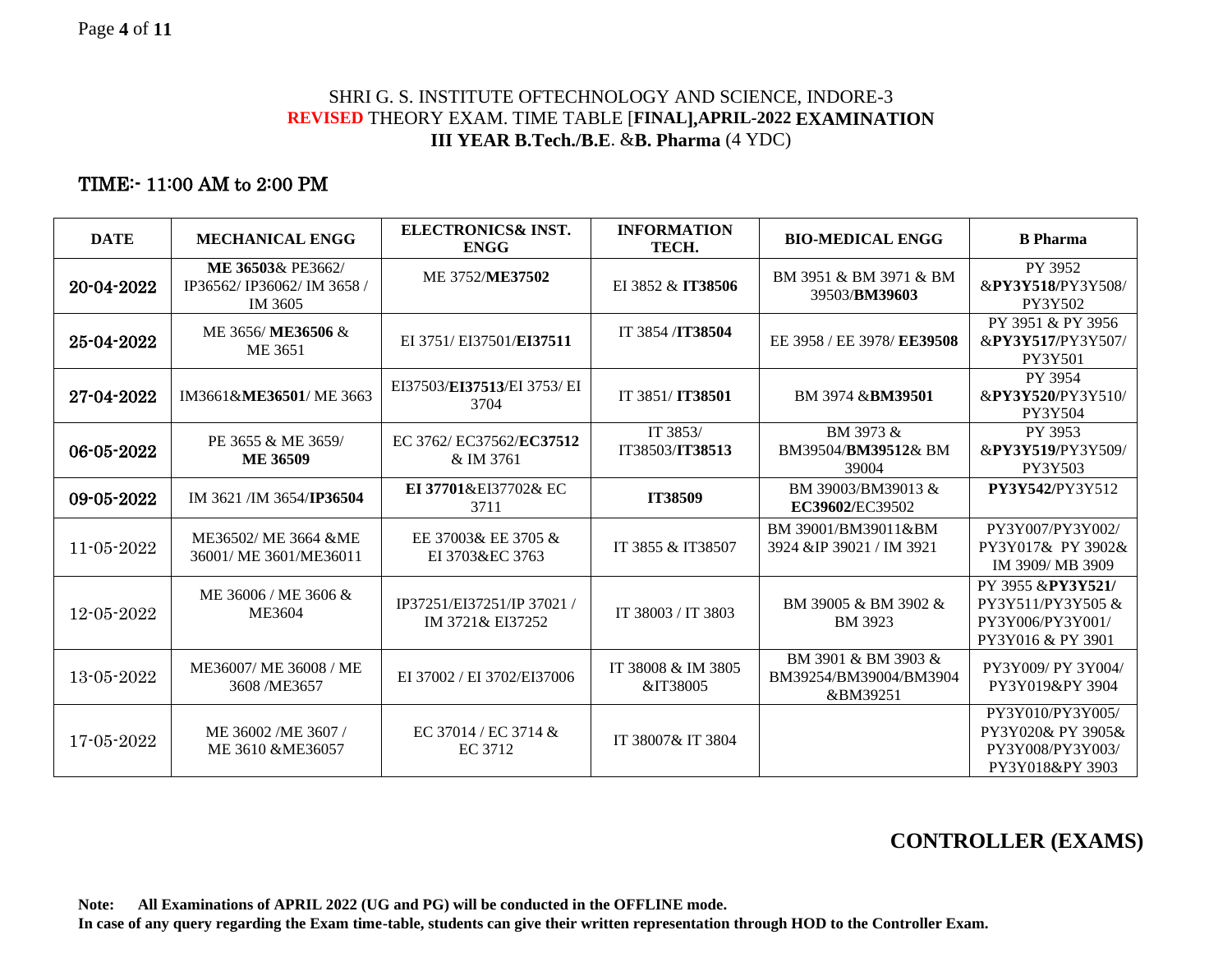#### SHRI G. S. INSTITUTE OF TECHNOLOGY AND SCIENCE, INDORE-3 **REVISED** THEORY EXAM. TIME TABLE[**FINAL], APRIL-2022 EXAMINATION IV YEAR B.Tech./B.E**. (4 YDC)

# TIME:- 11:00 AM to 2:00 PM

| <b>DATE</b>      | <b>CIVIL ENG</b>                                                                                                      | <b>ELECTRICAL ENG</b>                                       | <b>INDUSTRIAL &amp;</b><br>PRODUCTION ENG                          | <b>COMPUTER ENG</b>                                   | <b>ELX. &amp;</b><br><b>TELECOMM ENG</b>          |
|------------------|-----------------------------------------------------------------------------------------------------------------------|-------------------------------------------------------------|--------------------------------------------------------------------|-------------------------------------------------------|---------------------------------------------------|
| 18-04-2022       | CE41674/CE41684&<br>CE41608/CE4108/CE41678<br>&CE41603/CE41675                                                        | EE42602 & EE42660                                           | PE 4351 &<br>IP43501/IM 4360/IP4362                                | CO44701 &<br>CO 44706/CO44604 &<br>CO44707            | EC45602                                           |
| 19-04-2022       | CE41007/ CE 4107/ CE 4151                                                                                             | EE 4201 / EE 4207/ EE<br>4209 &EE42010/E4210                | PE 4305 & PE 4307<br>& IP43065/IM4365/IP4309                       | CO44251& CO44252                                      | EC45207 & EC45208                                 |
| 21-04-2022       | CE41785/CE4185 &<br>CE41773/CE41783/CE4183<br>&CE41701/CE41711/CE41701&<br>CE41712/CE41705& CE41774&<br>CE41704/41714 | EE42760/EE4260<br>&EE42701 & EE42702 &<br>EE42703& EE42704  | IP43604/IP43614&<br>IP43601/IP43611 & IP43612<br>& IP43613         | CO44607                                               |                                                   |
| 22-04-2022       |                                                                                                                       | EE 4258 / EE 4254 &<br>EE 4261 & EE4206<br>EE4222 & EE 4211 | PE 4361 & PE4308                                                   | CO44601 & CO 4408 &<br>CO 4407 &<br>EE 4411 / EE 4404 | EC45759&EC4557<br>&EC 4555/EE45203                |
| 26-04-2022       | CE41281/CE41271& CE 41284/<br>CE41274& CE 41285/CE41275                                                               | EE42601&EE42675 &<br>EE42678/EE4278                         | PE 4357 & IM 4359 & PE<br>4326                                     | CO44242/CO44602<br>/CO4479 & CO44603&<br>CO44705      | EC45007/EC 4507 &<br>EI 4504                      |
| 27-04-2022       | CE41001/CE4102/CE4152                                                                                                 |                                                             |                                                                    | CO4489                                                |                                                   |
| 28-04-2022       | CE41301/CE41311<br>&CE41312/CE41302&CE41313/<br>CE41304                                                               | EE42251 & EE42252                                           | (IP43377)/ IP4331&IP43301                                          | CO 44307 & CO44308                                    | CO45251 & EI45252<br>/BM45253& EI45223/<br>EI4523 |
| 29-04-2022       | CE41282/CE41272/ CE4172                                                                                               | EE42001/EE4213                                              | IP43003/IM 4303 &IP43013                                           | CO44253/CO4453                                        | EC45701                                           |
| $02 - 05 - 2022$ | CE 4153/CE4101                                                                                                        | EE 4256 & EE 4257 / EE<br>4259 & EE 4255                    | IP43281/IM4381/IP4325/<br>IP43282 & IP43201/ IP43202<br>& IP 43203 | CO44301 &<br>CO44305/CO4435                           | EC 4506 & EC45008/EC<br>4508&EC45005/EC4505       |
| 04-05-2022       | CE 4103                                                                                                               | EE42004/EE 4204&EE<br>4251& EE4262                          |                                                                    | CO44051/CO4451                                        | EC45678/EC4578 &<br>EC45659/ EC4559               |
| $05 - 05 - 2022$ |                                                                                                                       | EE42005/EE 4205/ EE4212<br>& EE 4203                        |                                                                    |                                                       | EC45056/EC4556 &<br>EI4504                        |

#### **CONTROLLER (EXAMS)**

**Note: All Examinations of APRIL 2022 (UG and PG) will be conducted in the OFFLINE mode.**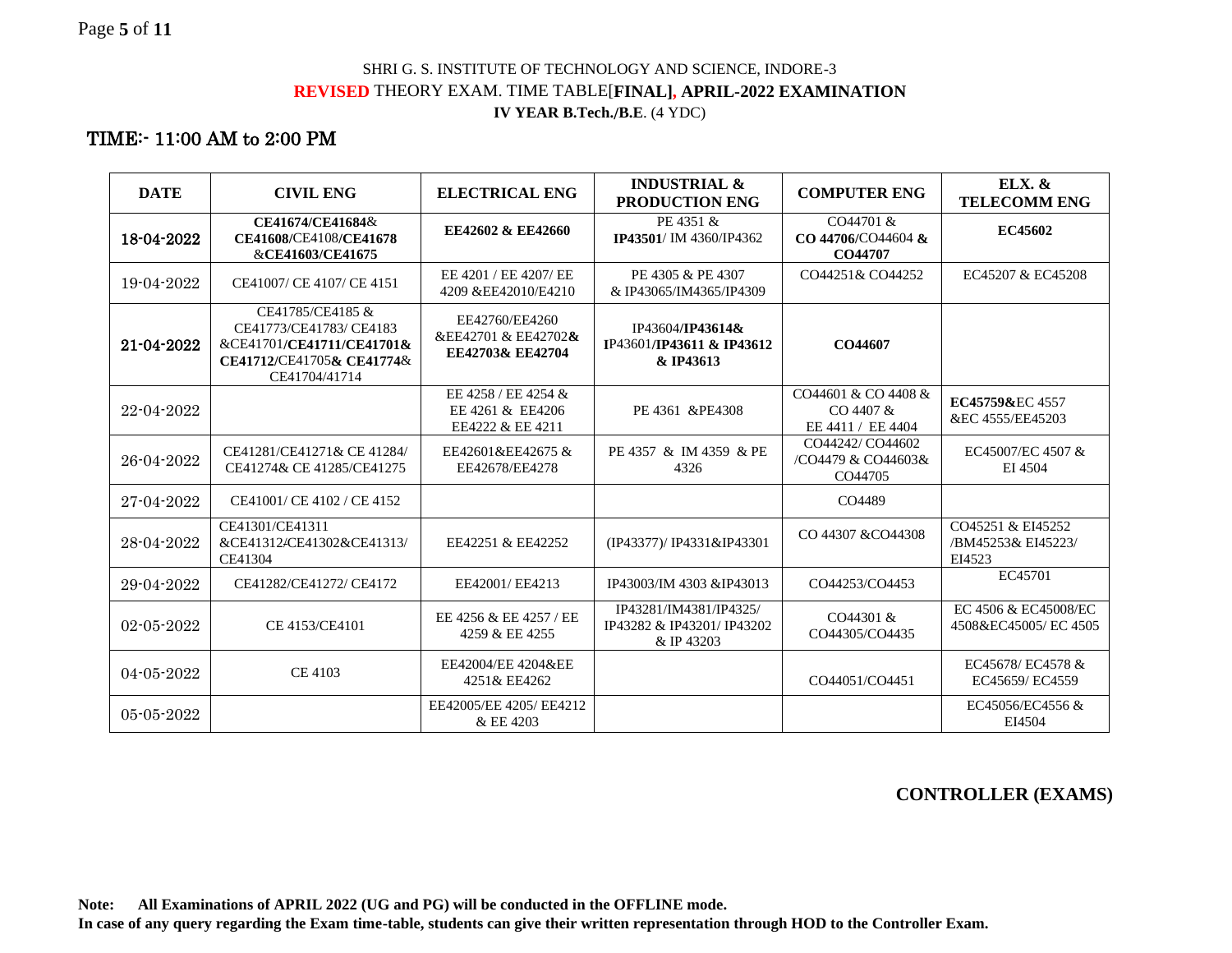#### SHRI G. S. INSTITUTE OF TECHNOLOGY AND SCIENCE, INDORE-3 **REVISED** THEORY EXAM. TIME TABLE[**FINAL],APRIL-2022 EXAMINATION IV YEAR B.Tech./B.E**. &**B. Pharma** (4 YDC)

### TIME:- 11:00 AM to 2:00 PM

| <b>DATE</b>      | <b>MECHANICAL ENG</b>                                                             | <b>ELECTRONICS &amp;</b><br><b>INST. ENG</b>                                      | <b>INFORMATION</b><br><b>TECH. ENG</b>                           | <b>BIO-MEMDICAL ENG</b>                                                | <b>B</b> Pharma                                        |
|------------------|-----------------------------------------------------------------------------------|-----------------------------------------------------------------------------------|------------------------------------------------------------------|------------------------------------------------------------------------|--------------------------------------------------------|
| 18-04-2022       | PE 4604/ ME 4609 &<br>ME46325/ME4625<br>/ME46315 &<br>ME46301/ME46704/<br>ME46714 | EI 4704 & EI 4701 & EE<br>4711 & BM 4708<br>&BM47613/BM47001<br>&EI47611& EI47612 | IT48701 & IT48702 &<br>1Т48703 & 1Т48704<br>IT48776/ IT4876      | <b>BM49601/BM4952 &amp;</b><br>BM49602/BM4975&<br><b>BM49604</b>       | PY4Y708/PY4Y606                                        |
| 19-04-2022       | ME 4606                                                                           | EI 4703 / EI 4706<br>&EI47053/EI4753                                              | IT48203/IT48604 &<br>IT48216&IT48211/IT482<br>01&IT48212&IT48204 | BM 49003/BM49305/<br>BM4903/BM4905                                     | PY4Y001/PY4Y011/<br>PY4Y021& PY4901                    |
| 21-04-2022       | ME46667/ME46677/ME46<br>77 & ME46678/ME4678                                       | EI47776/<br>EI4776&EI47701                                                        | IT48601 & IT48602 &<br>1Т48605 & 1Т48603                         | BM49701/BM4955&<br>BM49702/BM4954                                      | PY4Y713/PY4Y607                                        |
| 22-04-2022       | ME 46018/ME46008/<br>ME4612& IP 46316/<br>IP46306                                 | EI47257/ EI4757                                                                   | IT48051/IT4851                                                   | BM49004                                                                | PY4Y002/PY4Y012/ PY4Y022&<br>PY4903                    |
| 26-04-2022       | ME46201                                                                           | EI4756 & EI 4751                                                                  | IT 4853 & IT 4856                                                | BM49002/BM4902                                                         | PY4Y502/PY4Y522/PY4Y512<br>& PY4952                    |
| 28-04-2022       | ME46020/ME46010/<br>ME4613                                                        | EI47322/EI4722<br>& EI 47301                                                      | IT 480301 & IT 480302<br>& IT48330/IT4830&<br>IT48303            | BM49222/BM4922<br>& BM49201/BM49211&<br>BM49212& BM49213 &<br>BM 49214 | PY4951 &<br>PY4Y501/PY4Y521/PY4Y511&<br>PY 4956        |
| 29-04-2022       | ME46701 & ME46757/<br>ME 4660 / ME 4657                                           | EI 4702                                                                           | IT 4801 & IT 4806                                                | BM49025/BM4925                                                         | PY4955&<br><b>MBA4Y717/MBA4Y612/</b><br><b>MB4Y602</b> |
| $02 - 05 - 2022$ | ME 46218/ME46258/4658/<br>ME4611 & ME46219                                        | EI 47055/EI47655/ EI<br>4755                                                      | IT48225/IT4825 &<br>IT48226                                      | BM49006/BM 4904 /<br><b>BM4906</b>                                     | PY4953& PY4Y715/PY4Y613                                |
| 04-05-2022       | ME 4601 & ME 4607 &<br>ME 4652                                                    | EE 4754 &<br>EI 4705 / EI 4707                                                    | IT48001 & IT 4804 &<br>IT 4805                                   | BM49301                                                                | PY4954&PY4Y716/PY4Y615                                 |

# **CONTROLLER (EXAMS)**

**Note: All Examinations of APRIL 2022 (UG and PG) will be conducted in the OFFLINE mode.**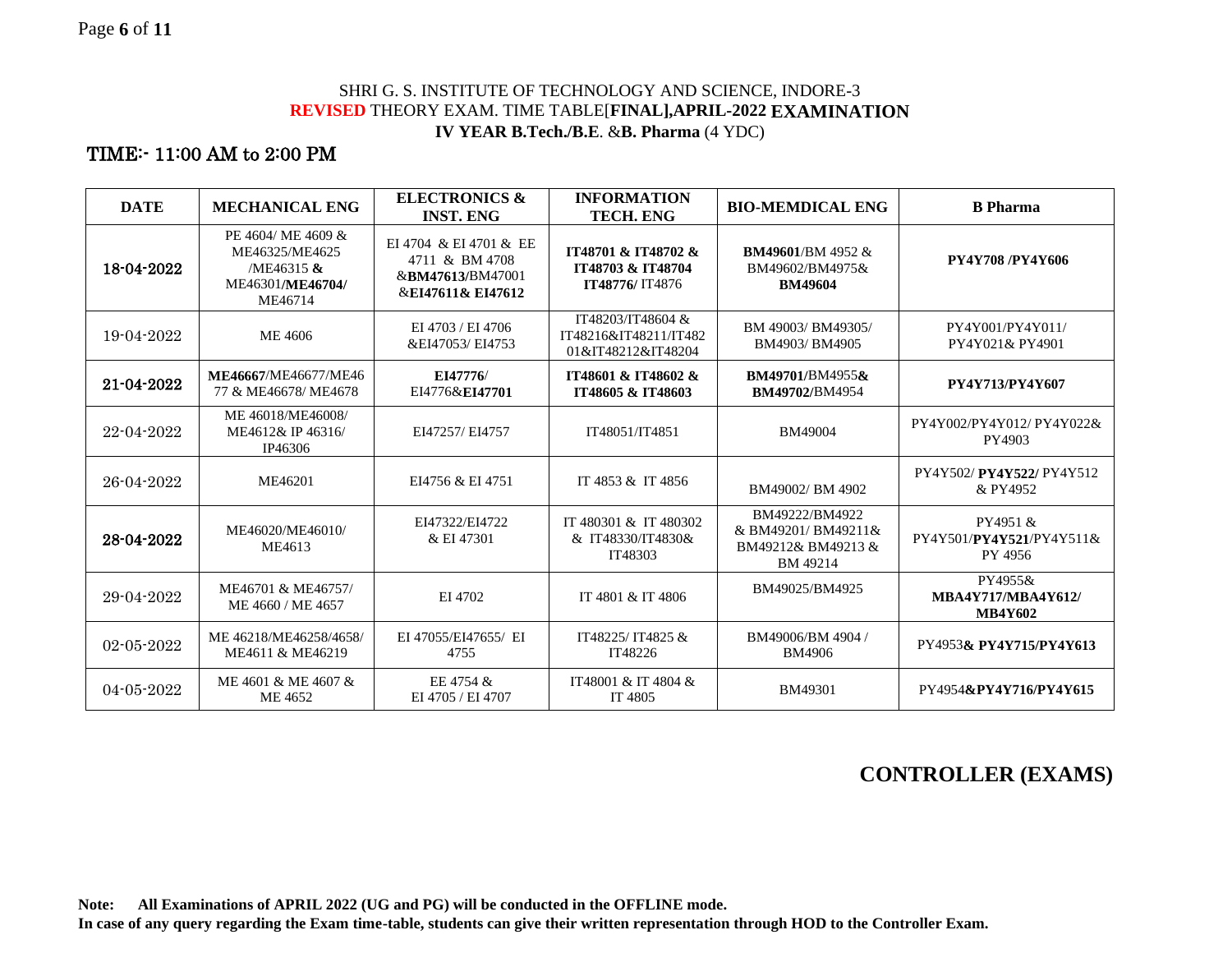#### Page **7** of **11**

# SHRI G. S. INSTITUTE OF TECHNOLOGY AND SCIENCE, INDORE-3 **REVISED** THEORY EXAM. TIME TABLE [**FINAL], APRIL-2022 EXAMINATION MCA II Year & III Year**

### **TIME:-11:00 AM to 2:00 PM**

| <b>DATE</b>      | <b>SUBJECT CODE</b>                                                                                  |
|------------------|------------------------------------------------------------------------------------------------------|
| 19-04-2022       | CT 20002                                                                                             |
| 21-04-2022       | CT 2052 / CT 2062/ CT20602                                                                           |
| 26-04-2022       | CT 2053 / CT 2063 / CT 20603                                                                         |
| 28-04-2022       | CT20013/CT 20003 /CT 2013                                                                            |
| 29-04-2022       | CT 20004 & CT 2006 / CT 2016 & CT20001                                                               |
| $02 - 04 - 2022$ | CT 2001 & CT 2005 / CT 2015 & CT 20017/CT 2017                                                       |
| $04 - 05 - 2022$ | CT 20202 & CT2081 & CT2082 & CT2083 & MB2084 &<br>MB2085, CT 2087 / CT20807& MB 2086& <b>CT30011</b> |
| $05 - 05 - 2022$ | MB20014/IM 2004 / IM2014/ MB 2014&CT 20302                                                           |
| 06-05-2022       | CT 2051/ CT 2061/CT20601                                                                             |

# **CONTROLLER (EXAM)**

**Note: All Examinations of APRIL 2022 (UG and PG) will be conducted in the OFFLINE mode.**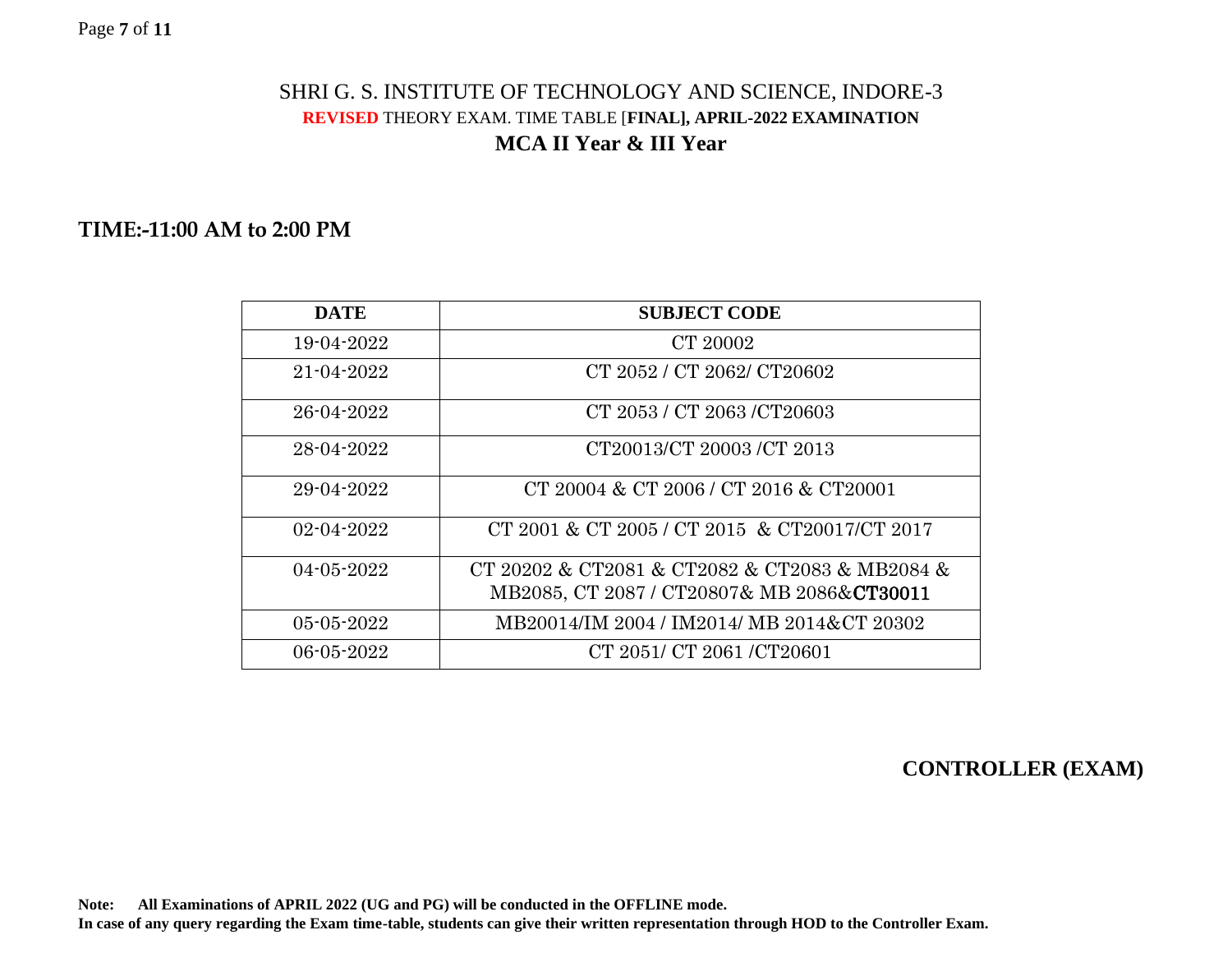# SHRI G. S. INSTITUTE OF TECHNOLOGY AND SCIENCE, INDORE-3 **REVISED** THEORY EXAM. TIME TABLE [**FINAL],APRIL-2022 EXAMINATION MBA III SEM**

# **TIME:-11:00 AM to 2:00 PM**

| Date             | <b>Subject Code/ Subject Name</b> |
|------------------|-----------------------------------|
| 19-04-2022       | MBA3304/MBA3301/MB2131& MBA 3708  |
| 21-04-2022       | MBA3106/MBA3103/MB2114            |
| 26-04-2022       | MBA 3307& MBA3707                 |
| 28-04-2022       | <b>MBA3107</b>                    |
| $04 - 05 - 2022$ | MBA 3305& MBA3706                 |
| $05 - 05 - 2022$ | <b>MBA3108</b>                    |
| 06-05-2022       | <b>MBA 3507</b>                   |
| 09-05-2022       | <b>MBA3505</b>                    |
| $10 - 05 - 2022$ | <b>MBA3506</b>                    |

**CONTROLLER (EXAM)**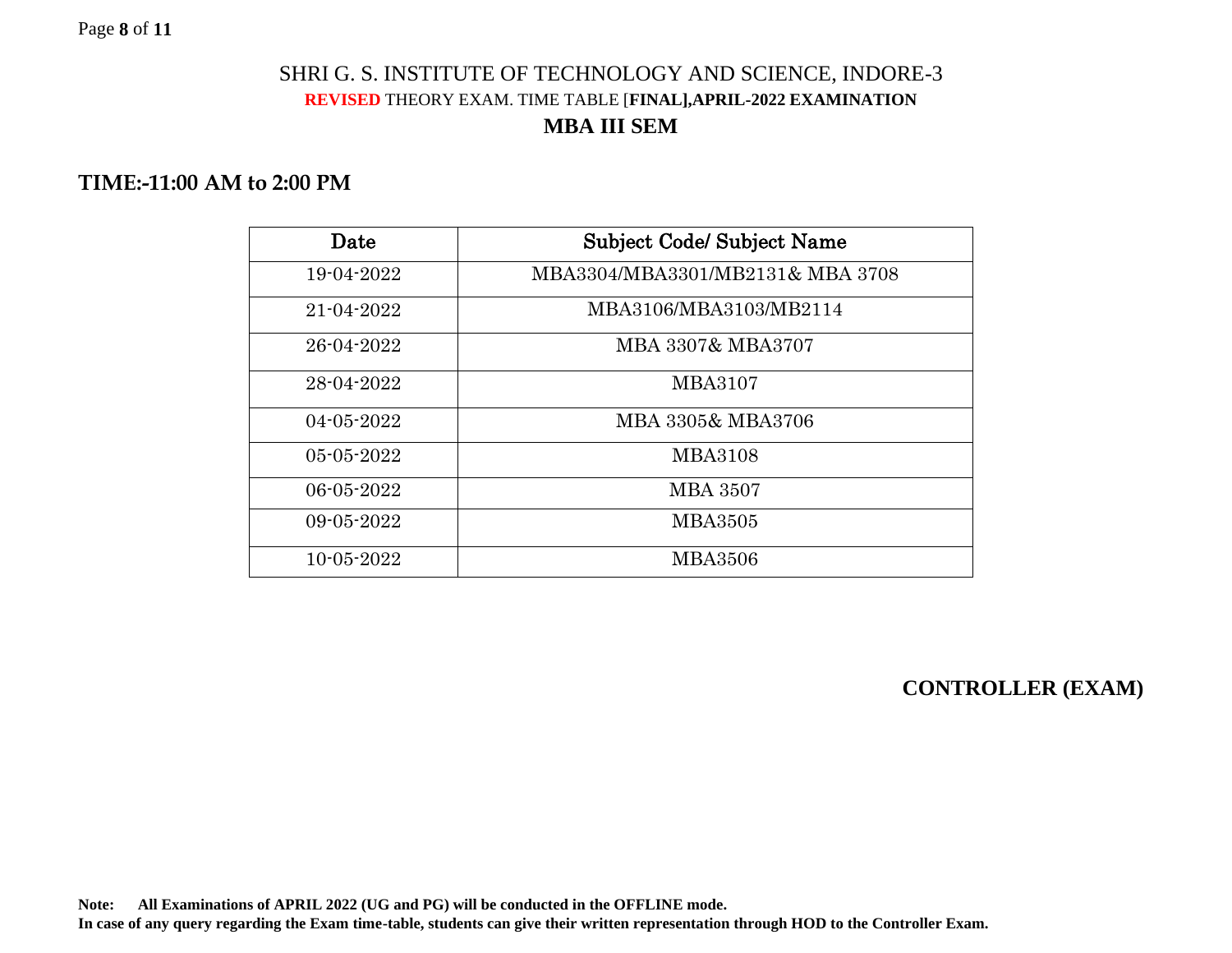#### **SHRI G.S.INSTITUTE OF TECHNOLOGY & SCIENCE INDORE**

#### **REVISED** THEORY EXAM. TIME TABLE [**FINAL], APRIL-2022 EXAMINATION**

### **MBA IV Semester**

# **TIME:- 11:00 AM to 2:00 PM**

| Date             | <b>Subject Codes</b>    |
|------------------|-------------------------|
| 18-04-2022       | MBA4108/MBA4110         |
| $20 - 04 - 2022$ | <b>MBA4305</b>          |
| 22-04-2022       | <b>MBA4504</b>          |
| 25-04-2022       | <b>MBA4106</b>          |
| 27-04-2022       | MBA4307 & MBA 4705/4709 |
| 29-04-2022       | MBA4100/MBA4707/MBA4112 |
| 02-05-2022       | <b>MBA4005</b>          |
| $04 - 05 - 2022$ | MBA4505/MBA4502         |

**CONTROLLER (EXAMS)**

**Note: All Examinations of APRIL 2022 (UG and PG) will be conducted in the OFFLINE mode. In case of any query regarding the Exam time-table, students can give their written representation through HOD to the Controller Exam.**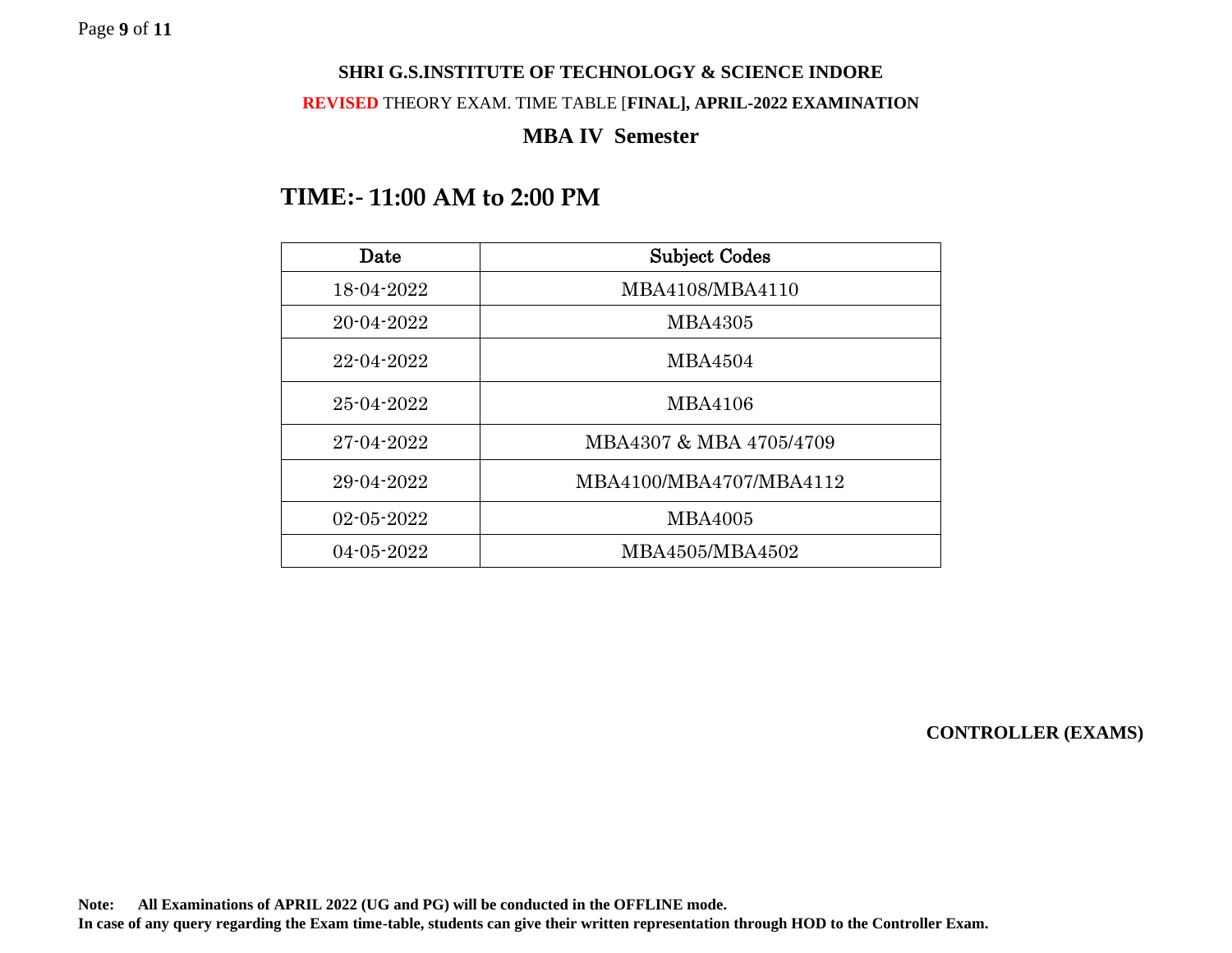### SHRI G. S. INSTITUTE OF TECHNOLOGY AND SCIENCE, INDORE-3

### **REVISED** THEORY EXAM. TIME TABLE [FINAL], APRIL-2022 EXAMINATION

## I YEAR B.Tech./B.E. (4 YDC) [For ATKT only]

### TIME:-11:00 AM to 2:00 PM

| <b>DATE</b> | <b>Subject Code</b>               |
|-------------|-----------------------------------|
| 20-04-2022  | CH10506 & CH 10502                |
| 25-04-2022  | MA 10001                          |
| 27-04-2022  | ME10652/ME10650/ME10649 &ME 10505 |
| 06-05-2022  | EE10005                           |
| 09-05-2022  | ME10149 &ME 10004                 |
| 11-05-2022  | CO10504                           |
| 12-05-2022  | CE 10003                          |
| 13-05-2022  | HU10651 & HU 10503                |
| 17-05-2022  | PH10006 / PH 10002                |
| 18-05-2022  | MA10501                           |

**CONTROLLER (EXAMS)**

**Note: All Examinations of APRIL 2022 (UG and PG) will be conducted in the OFFLINE mode.**